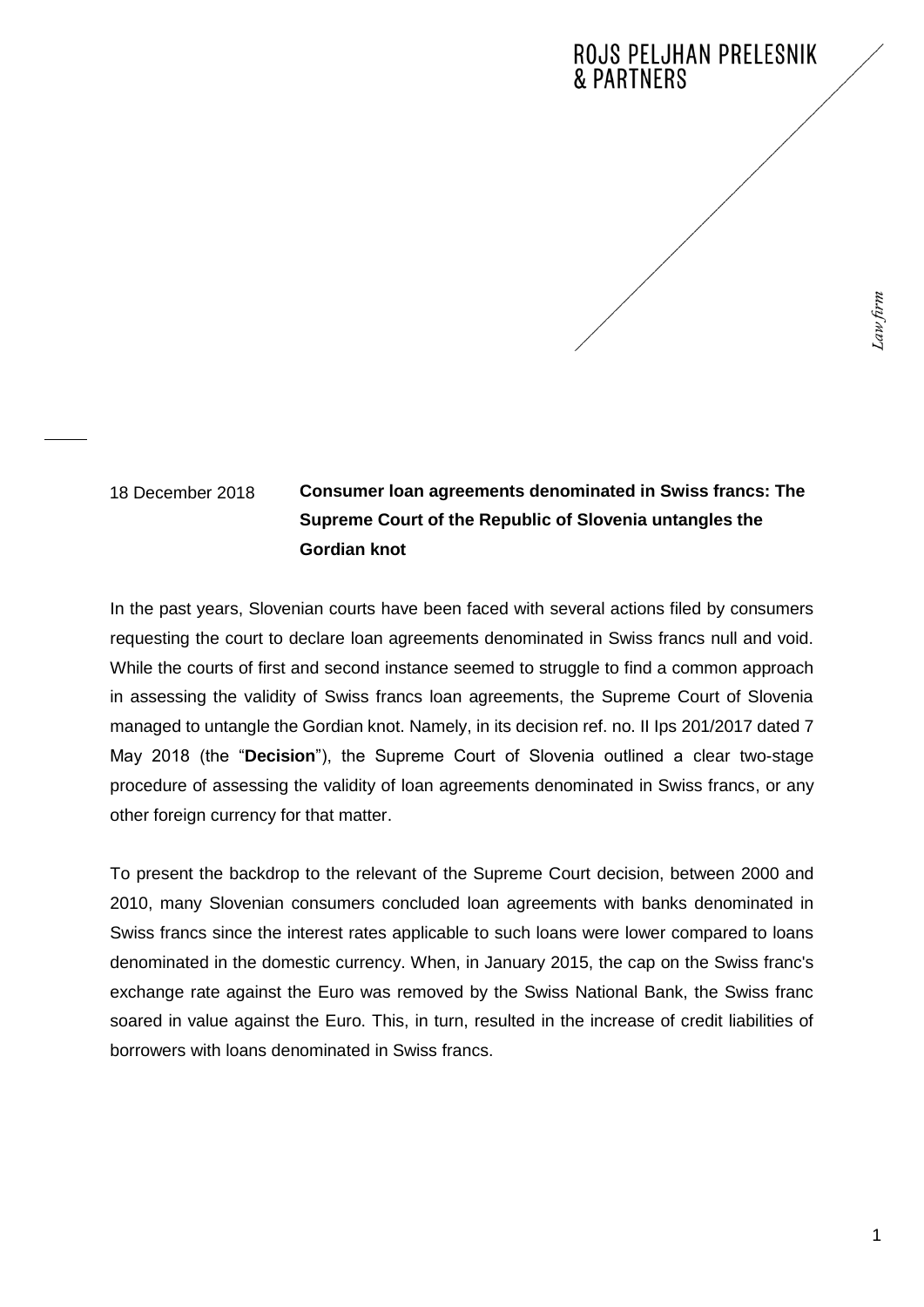In the aftermath, many Slovenian borrowers filed actions against the banks claiming their loan agreements denominated in Swiss francs are null and void. Essentially, the consumers claimed that loan agreements denominated in Swiss francs are contrary to mandatory provisions of Slovenian law and that the respective Slovenian banks did not fulfil their obligation to inform the consumers as to the risk arising out of these agreements for a consumer, in particular the exchange rate risk.

These arguments were also relied upon by the plaintiff in the revision procedure in front of the Supreme court, ref. no. II Ips 201/2017. By way of a lawsuit, the plaintiff primarily requested the court to establish that the loan agreement, the security agreement and the pledge agreement concluded with the bank in 2008 are null and void. In the alternative, the plaintiff requested that the mentioned agreements be rescinded by the court due to the alleged change of circumstances.

The court of first instance refused both the primary and alternative claim. Further, the court of second instance refused the plaintiff's appeal and confirmed the judgment of the court of first instance. In the revision procedure initiated by the plaintiff against the judgment of the court of second instance, the Supreme court wrote in the reasoning of the Decision that the conclusion of consumer loan agreements denominated in foreign currency was not prohibited nor limited pursuant to Slovenian law. To the contrary; conclusion of such loan agreements falls well within the frame of contractual freedom assuring every individual the freedom to decide whether it will enter the contractual agreement and what content of the agreement it will agree upon. On this underlying finding, the Supreme court outlined a two-stage procedure of assessing the validity of loan agreements denominated in foreign currency in the Decision.

The first step includes assessment whether the bank fulfilled its obligation to provide information to the consumer which enabled the consumer to recognize important characteristics of the loan agreement and adequately assess the potential risks arising from it. Only if the court establishes that the bank did not adequately fulfil its obligation to inform, will it assess the potential unfairness of the contractual provisions of the loan agreement. Namely, in accordance with the guidelines provided by the Court of Justice of the European Union<sup>1</sup> the court will assess the existence of good faith of the bank and the existence of a potential significant imbalance in the parties' rights and obligations arising under the contract to the detriment of the consumer.

 $\overline{a}$ 

<sup>1</sup> See Judgment of the Court of Justice of the European Union ref. no. C-186/16 dated 20 September 2017.